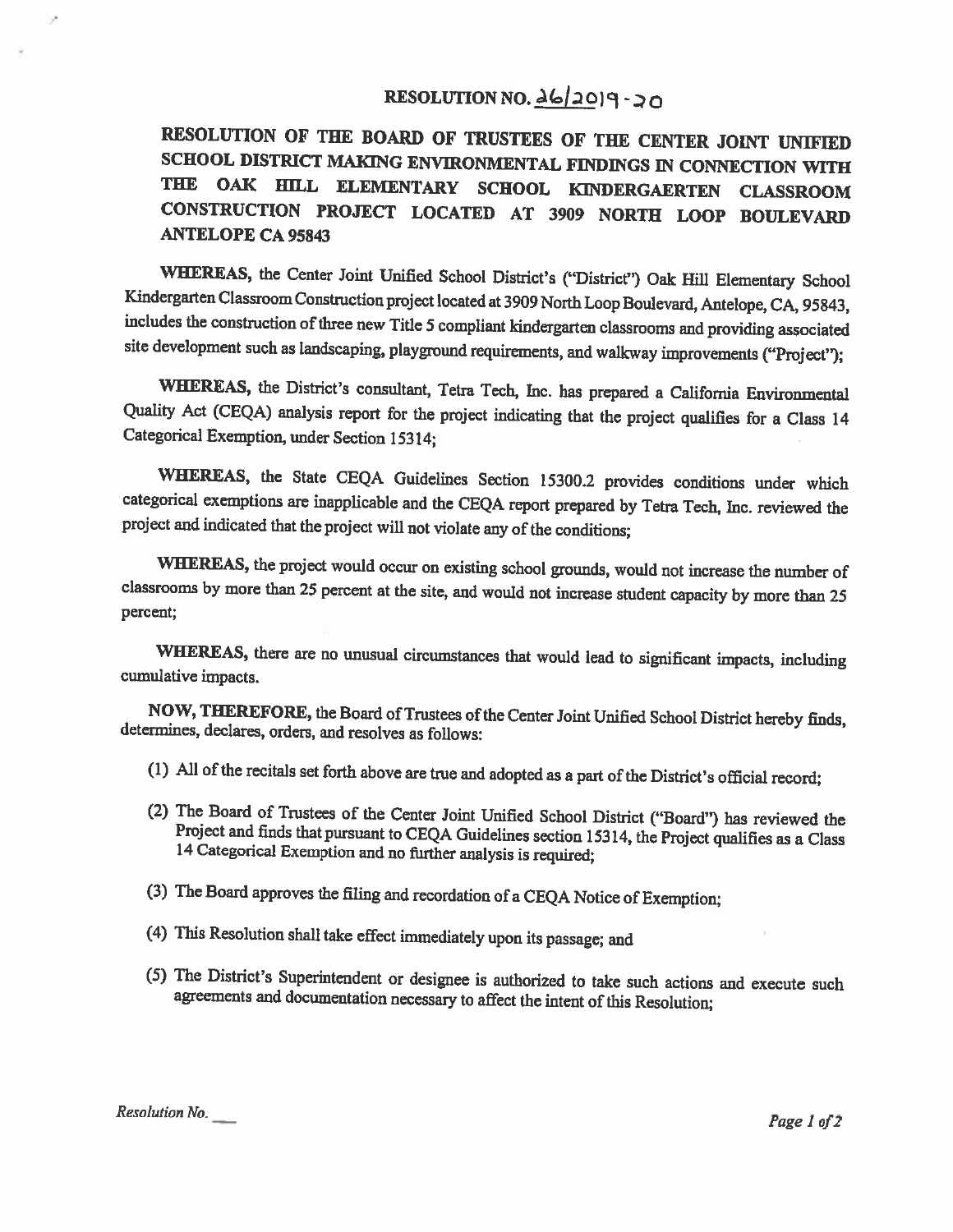APPROVED, PASSED AND ADOPTED by the Board of Trustees of the Center Joint Unified School District on this the  $10<sup>th</sup>$  day of June 2020, by the following vote:

| <b>Board of Trustees:</b> | Ayes: | Nays: | Abstentions: | <b>Absences:</b> |
|---------------------------|-------|-------|--------------|------------------|
| President Wilson:         |       |       |              |                  |
| Clerk J'Beily:            |       |       |              |                  |
| <b>Trustee Anderson:</b>  |       |       |              |                  |
| Trustee Hunt:             |       |       |              |                  |
| Trustee Pope:             |       |       |              |                  |

W E. Nilson

Donald Wilson President of the Board of Trustees Center Joint Unified School District

<sup>I</sup> HEREBY CERTIFY that the foregoing resolution was duly and regularly introduced, passed and adopted by the members of the Board of Trustees of the Center Joint Unified School District at a public meeting of said Board held on June 10, 2020.

M17541

Milad H/J'Beily )<br>Clerk of the Board of Trustees Center Joint Unified School District

 $\mathcal{S}$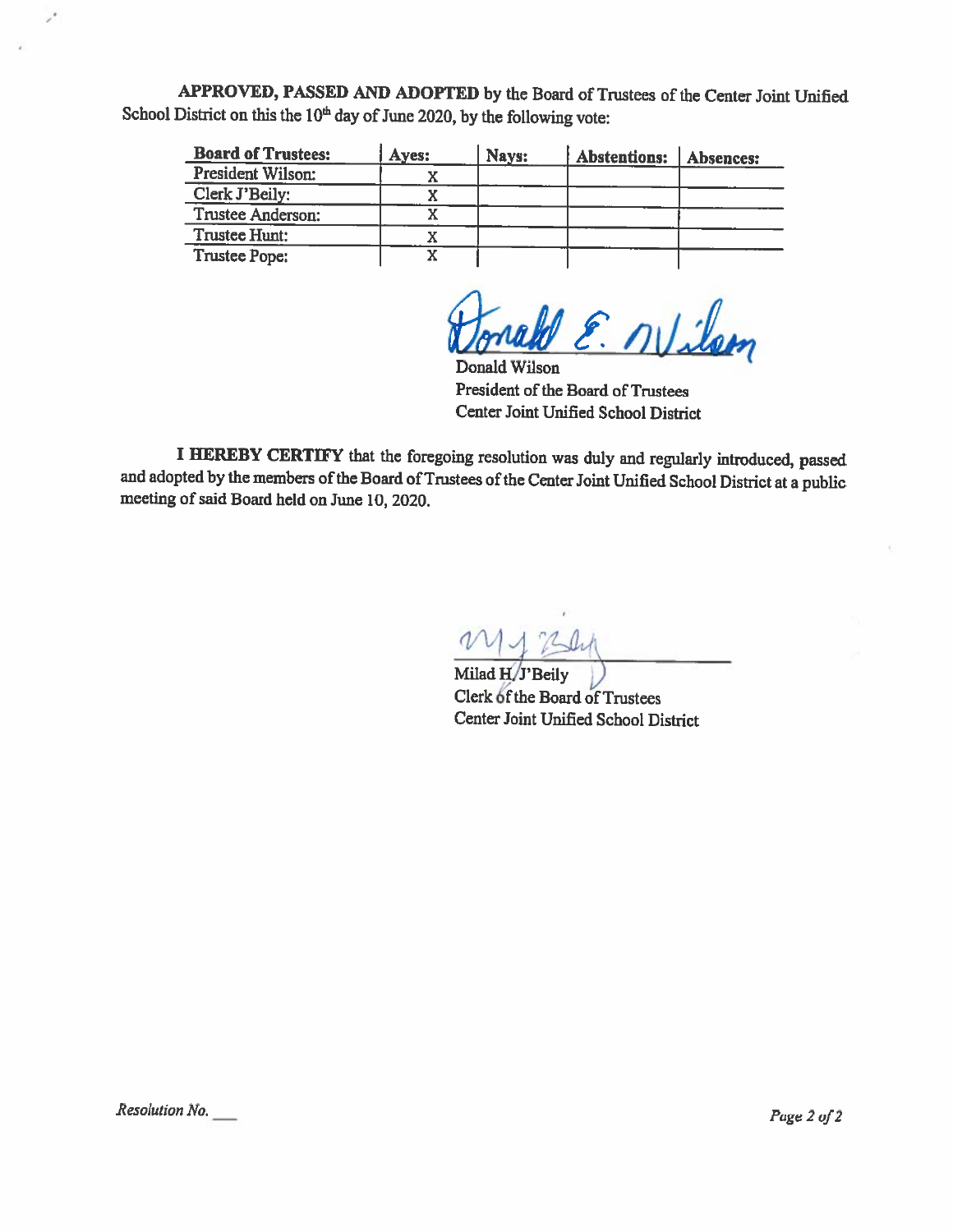# Notice of Exemption Appendix E

| <b>Notice of Exemption</b>                                                                                                                                                                                                                                   | <b>Appendix E</b>                                                                                                                                                                                   |
|--------------------------------------------------------------------------------------------------------------------------------------------------------------------------------------------------------------------------------------------------------------|-----------------------------------------------------------------------------------------------------------------------------------------------------------------------------------------------------|
| To: Office of Planning and Research<br>P.O. Box 3044, Room 113                                                                                                                                                                                               | From: (Public Agency): Center Joint Unified School District<br>8408 Watt Avenue                                                                                                                     |
| Sacramento, CA 95812-3044                                                                                                                                                                                                                                    | Antelope, California 95843                                                                                                                                                                          |
| <b>County Clerk</b><br>County of: Sacramento<br>600 8th Street, Sacramento, CA 95814                                                                                                                                                                         | (Address)                                                                                                                                                                                           |
|                                                                                                                                                                                                                                                              | Project Title: Oak Hill Elementary School Kindergarten Classroom Construction Project                                                                                                               |
| <b>Center Joint Unified School District</b><br><b>Project Applicant:</b>                                                                                                                                                                                     |                                                                                                                                                                                                     |
| <b>Project Location - Specific:</b><br>3909 North Loop Boulevard                                                                                                                                                                                             |                                                                                                                                                                                                     |
| Description of Nature, Purpose and Beneficiaries of Project:<br>including a kindergarten play structure and play area will be built on campus.<br>Name of Public Agency Approving Project: Center Joint Unified School District                              | The proposed project includes the construction and operation of three (3) new modular classrooms<br>that comply with Title 5 requirements for kindergarten programs. In addition, site improvements |
| Name of Person or Agency Carrying Out Project: Center Joint Unified School District                                                                                                                                                                          |                                                                                                                                                                                                     |
| <b>Exempt Status: (check one):</b><br>□<br>Ministerial (Sec. 21080(b)(1); 15268);<br>О.<br>Declared Emergency (Sec. 21080(b)(3); 15269(a));<br>0<br>Emergency Project (Sec. 21080(b)(4); 15269(b)(c));<br>凹<br>□<br>Statutory Exemptions. State code number: | Categorical Exemption. State type and section number: Class 14, Minor Additions to Schools                                                                                                          |
| Reasons why project is exempt:                                                                                                                                                                                                                               |                                                                                                                                                                                                     |
| Please see attached.                                                                                                                                                                                                                                         |                                                                                                                                                                                                     |
| <b>Lead Agency</b><br>Scott A. Loehr, Superintendent<br><b>Contact Person:</b>                                                                                                                                                                               | Area Code/Telephone/Extension: 916-338-6409                                                                                                                                                         |
| If filed by applicant;<br>1. Attach certified document of exemption finding.                                                                                                                                                                                 | 2. Has a Notich of Exemption been filed by the public agency approving the project? (D) Yes<br>m No                                                                                                 |
| am<br>Signature:                                                                                                                                                                                                                                             | Date: $6/10/2020$ Title: Superintendent                                                                                                                                                             |

C Signed by Lead Agency C Signed by Applicant

Authority cited: Sections 21083 and 21110, Public Resources Code. Date Received for filing at OPR:<br>Reference: Sections 21108. 21152. and 21152.1. Public Resources Code.

Revised 2011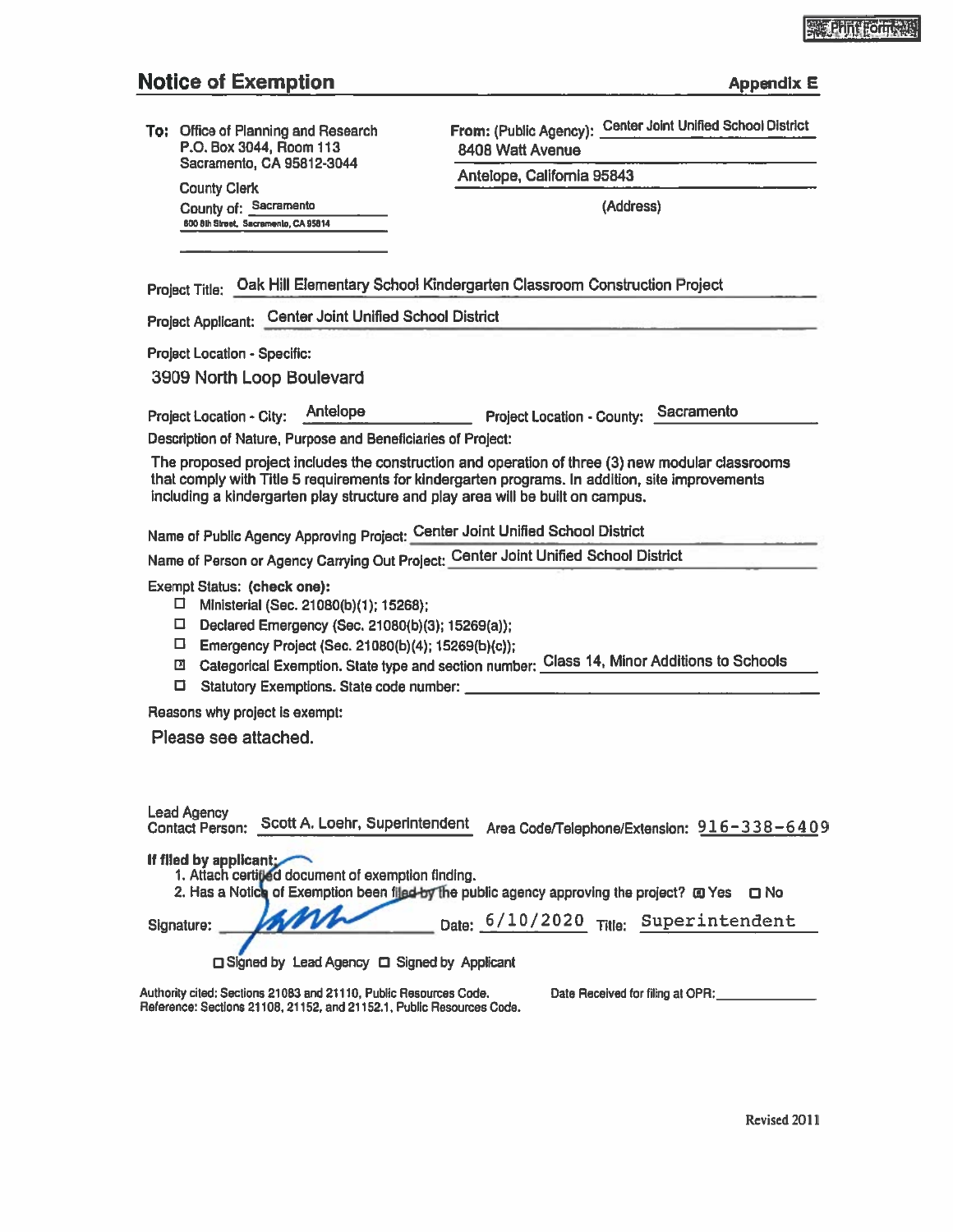

# **June 1, 2020** 100-SBA-T40577

Scott A. Loehr, Superintendent Center Joint Unified School District 8408 Watt Avenue Antelope, California 95843

# Subject: California Environmental Quality Act (CEQA) Categorical Exemption for the Oak Hill Elementary School Kindergarten Classroom Construction Project

#### Dear Mr. Loehr

Please find as follows our findings that the proposed Oak Hill Elementary School Kindergarten<br>Classroom Construction Project, located at the existing Oak Hill Elementary School campus (at<br>3909 North Loop Boulevard in Antel

| <b>Project Title:</b>                       | Oak Hill Elementary School Kindergarten                       |  |  |
|---------------------------------------------|---------------------------------------------------------------|--|--|
|                                             | <b>Classroom Construction Project</b>                         |  |  |
| <b>Project Applicant (Public Agency</b>     | <b>Center Joint Unified School District</b>                   |  |  |
| <b>Approving Project):</b>                  |                                                               |  |  |
| <b>CEQA Exemption Recommendation:</b>       | <b>Categorical Exemption</b>                                  |  |  |
| Location:                                   | 3909 North Loop Boulevard in Antelope.<br>California          |  |  |
| <b>Assessor Parcel Number (APN):</b>        | 203-0070-086, 203-1490-082, 203-1350-061<br>and 203-0060-062  |  |  |
| <b>Site Size:</b>                           | 10 Acres                                                      |  |  |
| <b>Site Access:</b>                         | North Loop Boulevard                                          |  |  |
| <b>General Plan Land Use Designation:</b>   | Low Density Residential (LDR)                                 |  |  |
| <b>Community Plan Land Use Designation:</b> | Antelope Community Plan Land Use, RD-7.<br><b>Residential</b> |  |  |
| <b>Current Use of Project Site:</b>         | <b>Public Elementary School</b>                               |  |  |
| <b>Proposed Use of Project Site:</b>        | <b>Public Elementary School</b>                               |  |  |
| <b>Surrounding Land Uses:</b>               | North: Residential                                            |  |  |
|                                             | South: Residential                                            |  |  |
|                                             | <b>East: Residential</b>                                      |  |  |
|                                             | <b>West: Residential</b>                                      |  |  |

#### Table <sup>I</sup> Project Summary

**Tetra Tech** 

5383 Hollister Avenue, Suite 130 | Santa Barbara, CA 93111 Tel 805.681.3100 Fax 805.681.3108 www.tetratech.com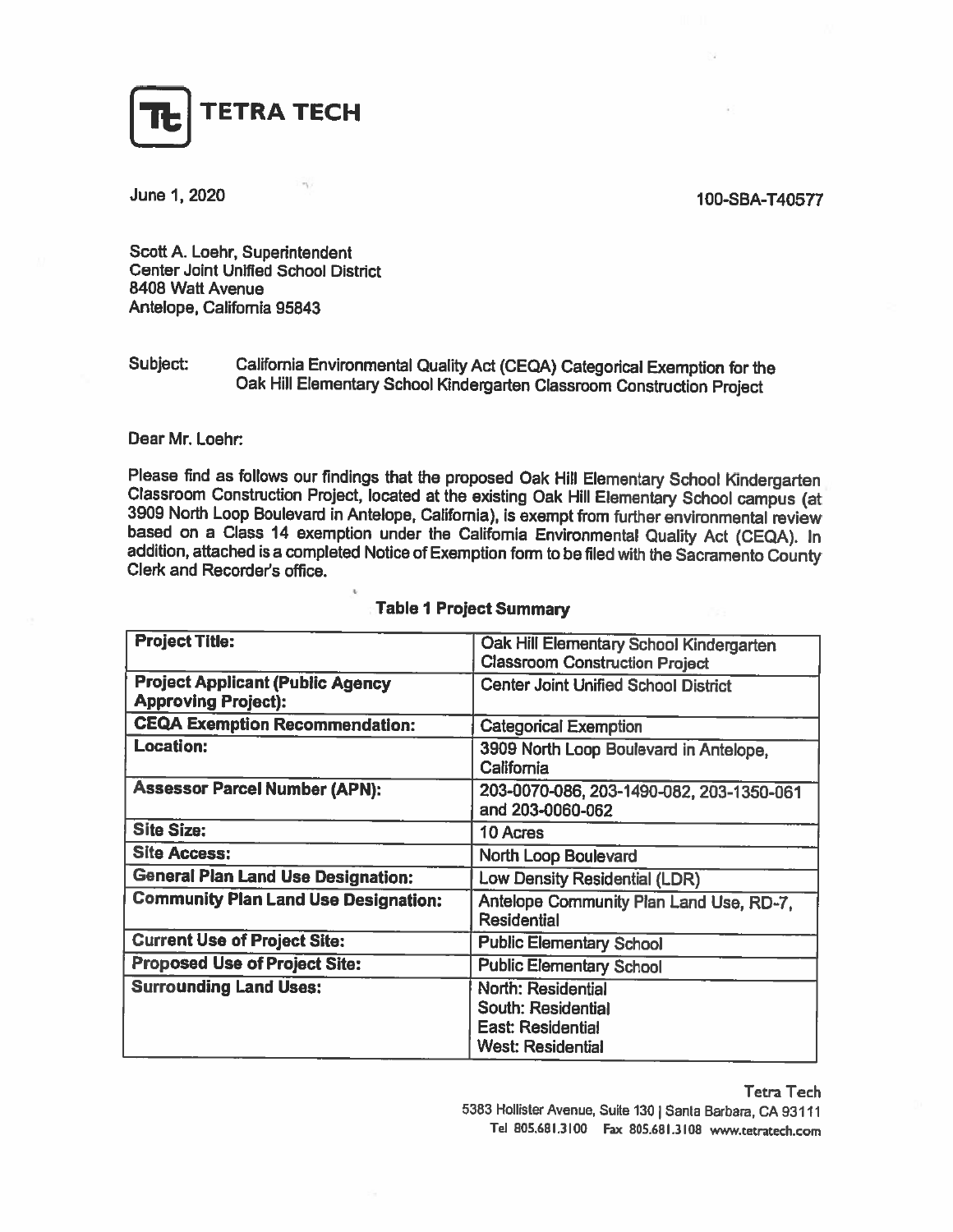TETRA TECH

## **Project Location and Environmental Setting:**

The project site is located at <sup>3909</sup> North Loop Boulevard in Antelope, California. The approximately 10-acre site includes assessor parcel numbers (APNs) 203-0070-086, 203-1490-082, 203-1350 and is surrounded by adjacent residential development to the North, South, East, and West as shown on Figure 1, Local Vicinity Map. The project site has a General Plan Land Use Designation<br>of Low Density Residential (LDR) and is located within the Antelope Community Plan with a land use designation of RD-7, Residential.<sup>2</sup>

The project site is currently used as a public elementary school. Oak Hill Elementary School was initially constructed in 1994 and consists of twenty (20) permanent and fifteen (15) portable classrooms. Vehicular access to

#### Project Description:

The Center Joint Unified School District (District) received apportionment through the State's Full-<br>Day Kindergarten Facilities Grant Program for the construction of three (3) kindergarten<br>classrooms. The proposed project campus.

## CEQA Exemption Recommendation: Categorical Exemption, CEQA Guidelines Section 15314— Existing Facilities:

CEQA Guidelines Section 15314, Minor Additions to Schools, defines <sup>a</sup> Class <sup>14</sup> Exemption as minor additions to existing schools within existing school grounds where the addition does not increase original student capacity by more than 25% or ten classrooms, whichever is less.

#### Reasons to support exemption findings:

The Project consists of the construction of three (3) modular classrooms and associated site improvements including a kindergarten play structure on the existing Oak Hill Elementary School Campus. The proposed project would not increase student capacity by more than 25% nor would<br>it add more than ten (10) classrooms as identified in Table 2. Therefore, the proposed project<br>would quality for a Class 14 Exempt

<sup>&</sup>lt;sup>1</sup> Sacramento County. Assessor Parcel Viewer. Accessed May 2020, URL:<br>https://assessorparcelviewer.saccounty.net/JSViewer/assessor.html<br><sup>2</sup> Sacramento County. Online Map. Accessed May 2020, URL:<br>http://generalmap.gis.sacc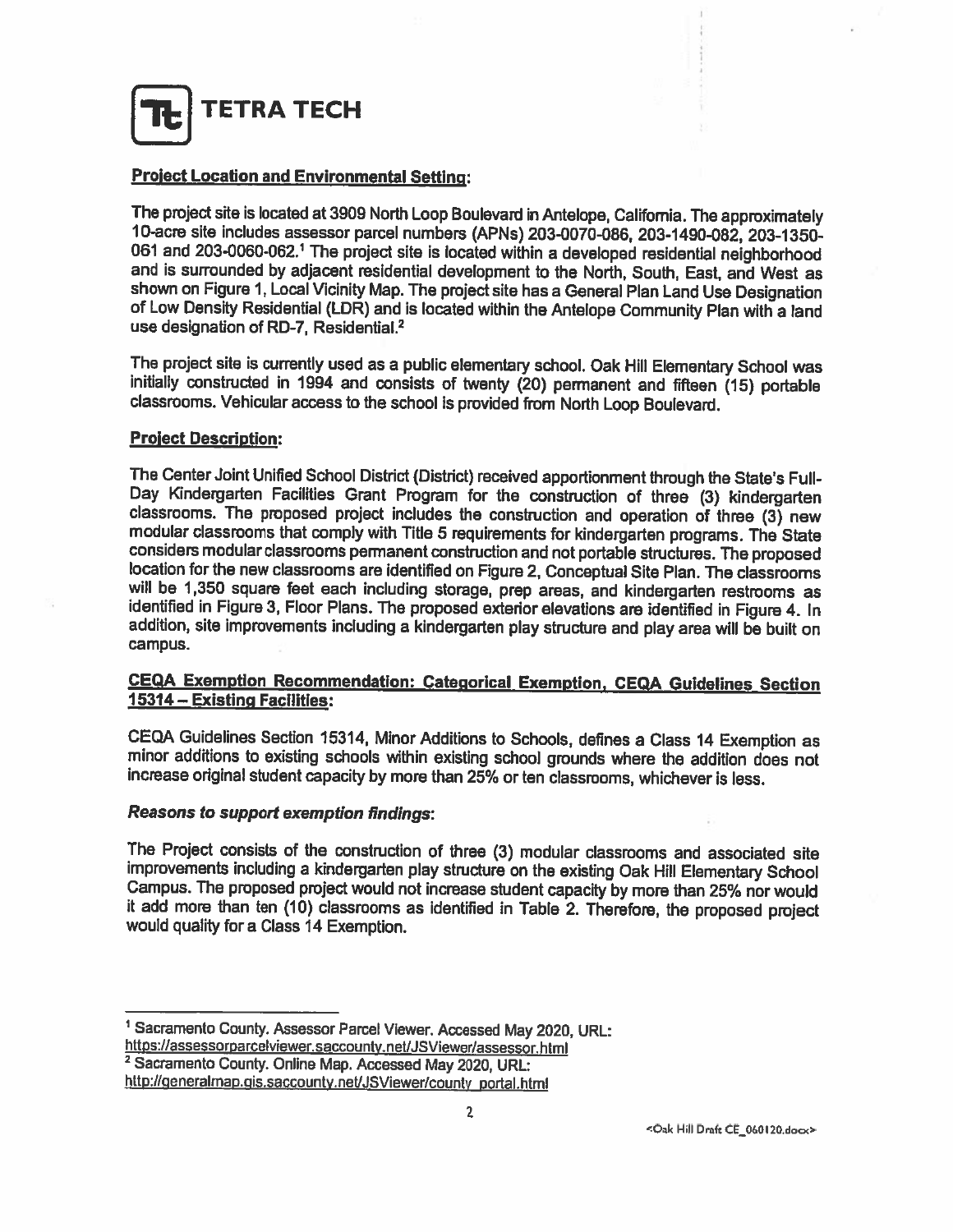TETRA TECH

|                                                | <b>Oak Hill Existing</b><br><b>Configuration</b> | <b>Oak Hill Proposed</b><br><b>Configuration</b> | <b>Percent Increase</b> |
|------------------------------------------------|--------------------------------------------------|--------------------------------------------------|-------------------------|
| Permanent<br><b>Classrooms</b>                 | 20                                               | 23                                               | 15%                     |
| Portable<br><b>Classrooms</b>                  | 15                                               | 15                                               | $0\%$                   |
| <b>Total Classrooms</b>                        | 35                                               | 38                                               | 8.57%                   |
| <b>Student Capacity</b>                        | 875                                              | 950                                              | 8.57%                   |
| <b>Permanent Square</b><br>Footage             | 24,950                                           | 29,000                                           | 16.23%                  |
| <b>Portable Square</b><br>Footage              | 13,500                                           | 13,500                                           | 0%                      |
| <b>Total Building</b><br><b>Square Footage</b> | 38,450                                           | 42,500                                           | 10.53%                  |
| <b>Total Site Area</b><br>(Acres)              | 10                                               | 10                                               | 0%                      |

# Table 2: Comparison of Existing and Proposed Oak Hill Configuration

#### Exceptions:

CEQA Guidelines Section 15300.2, Exceptions, details six exceptions to the exemptions. Each of the six exceptions are discussed below together with the reasons why they are not applicable to this project.

a) Location. Classes 3, 4, 5, 6, and 11 are qualified by consideration of where the project<br>is to be located—a project that is ordinarily insignificant in its impact on the<br>environment may in a particularly sensitive envir designated, precisely mapped, and officially adopted pursuant to law by federal, state, or local agencies.

The Oak Hill Elementary School Kindergarten Classroom Construction Project would occur on the existing campus. The proposed project qualifies for <sup>a</sup> Class <sup>14</sup> exemption and therefore this criterion is not applicable to this project.

b) Cumulative Impact. All exemptions for these classes are inapplicable when the cumulative impact of successive projects of the same type in the same place, over time is significant.

Cumulative impacts are defined in the State CEQA Guidelines Section 15355 as two or more individual effects which, when considered together, are considerable or which compound or increase other environmental impacts. The c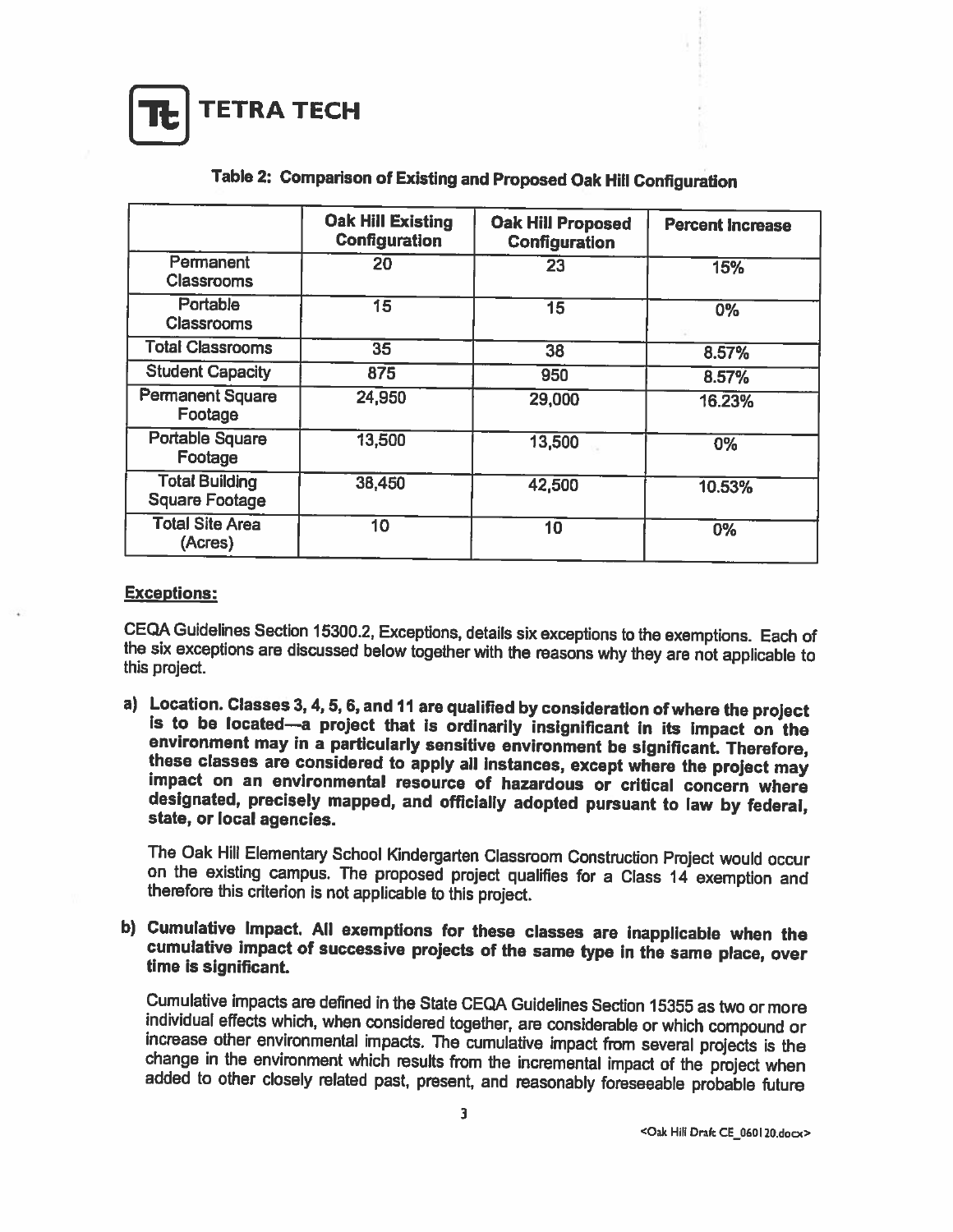

projects. Cumulative impacts can result from individually minor but collectively significant projects taking <sup>p</sup>lace over <sup>a</sup> period of time.

During the last 20 years (2000-2020), two portable classrooms were added to the campus in 2004. The proposed project includes the construction and operation of three (3) new modular classrooms on the existing Oak Hill Elem proposed project the  $3<sup>rd</sup>$ ,  $4<sup>th</sup>$ , and  $5<sup>th</sup>$  new classrooms would be added to the school within a 20-year timespan. There are no known future plans to increase student capacity or add additional classrooms in the future beyond the proposed project. Therefore, with implementation of the proposed project a total of five classrooms would be added to the campus over <sup>a</sup> 20-year timespan which combined is less than the 10 classrooms threshold allowed under <sup>a</sup> Class <sup>14</sup> Exemption. Therefore, no cumulative impacts are anticipated.

c) Significant Effect. <sup>A</sup> categorical exemption shall not be used for an activity where there is is a reasonable possibility that the activity will have a significant effect on the<br>environment due to unusual circumstances.

There is no evidence to indicate that the proposed project would have a significant effect on<br>the environment due to unusual circumstances. The proposed project includes the<br>construction and operation of three (3) new modu

d) Scenic Highways. A categorical exemption shall not be used for a project which may result in damage to scenic resources, including but not limited to, trees, historic<br>buildings, rock outcroppings, or similar resources, within a highway officially designated as a state scenic highway. This does not apply to improvements which are required as mitigation by an adopted negative declaration or certified EIR.

The proposed project includes the construction and operation of three (3) new modular classrooms on the existing Oak Hill Elementary School campus. There are no officially designated State Scenic Highways located within cl <sup>a</sup> review of the California State Scenic Highway System Map.3 Therefore, no adverse impacts to scenic resources within <sup>a</sup> designated state scenic highway would result.

e) Hazardous Waste Sites. A categorical exemption shall not be used for <sup>a</sup> project located on a site which is included on any list compiled pursuant to Section 65962.5 of the<br>Government Code.

Geocon prepared a Phase I Environmental Site Assessment (ESA) to identify evidence or indications of 'recognized environmental conditions' (REC) as defined by the American

<sup>&</sup>lt;sup>3</sup> California Department of Transportation (Caltrans). California State Scenic Highway System Map.<br>Accessed May 2020, URL:

https://www.arcgis.com/apps/webappviewer/index.html?id=2e921695c43643b1aaf7000dfcc19983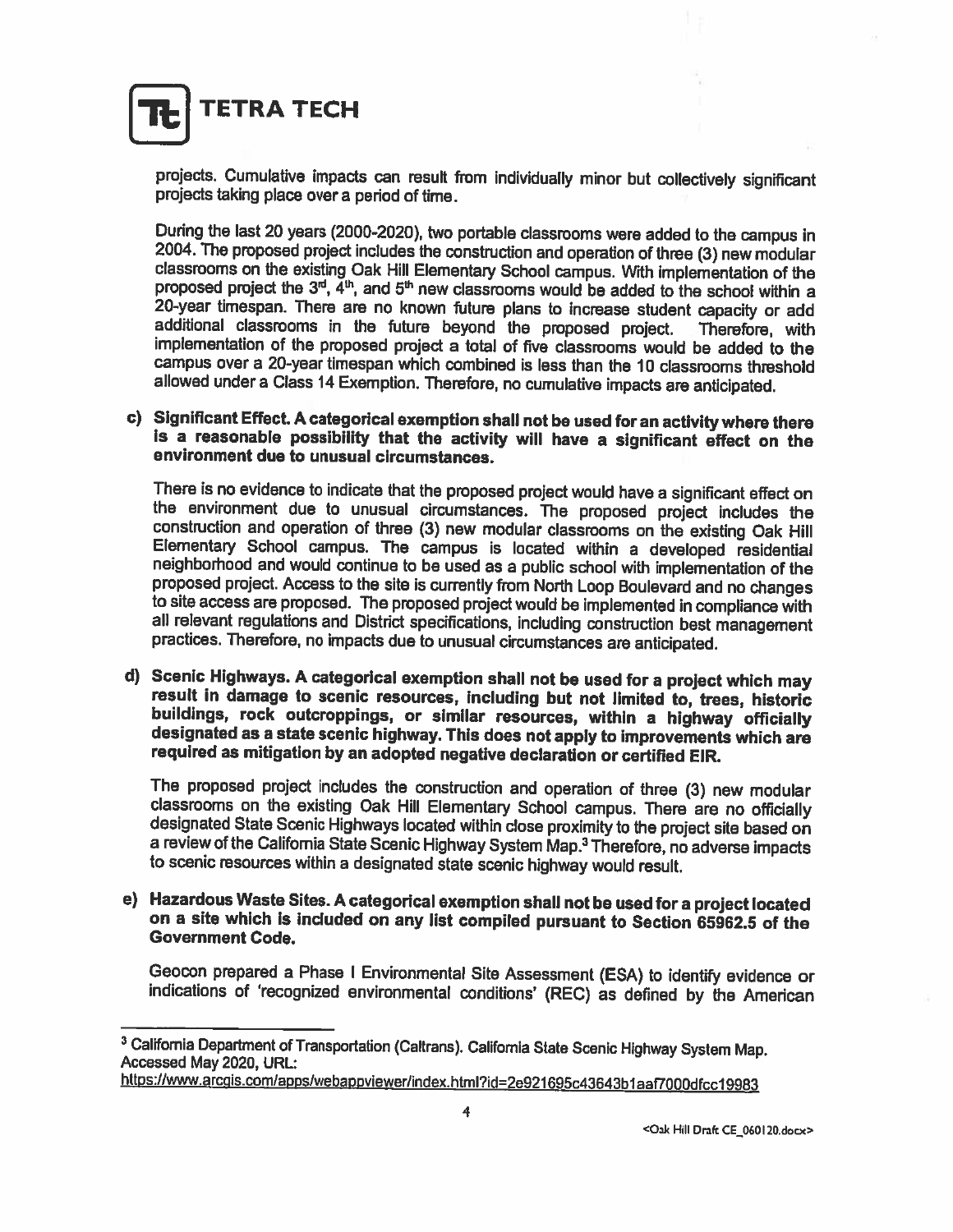TETRA TECH

Society for Testing and Materials (ASTM) Designation <sup>E</sup> 1527-13 Standard Practice for Environmental Site Assessments: Phase I Environmental Site Assessment Process. Section 1.1.1 of ASTM Designation E 1527-13 defines an REC as "the presence or likely presence of any hazardous substances or petroleum products in, on, or at a property:  $(1)$  due to any release to the environment; (2) under conditions indicative of a release to the environment; or (3) under conditions that pose <sup>a</sup> material threat of <sup>a</sup> future release to the environment.4

The Phase I ESA revealed no evidence of RECs in connection with the Site, the surrounding school, or adjoining properties. No further environmental assessment of the Site appears to be warranted at this time.<sup>5</sup> Therefore,

# f) Historical Resources. <sup>A</sup> categorical exemption shall not be used for <sup>a</sup> project which may cause <sup>a</sup> substantial adverse change in the significance of <sup>a</sup> historical resource.

Oak Hill Elementary School is <sup>26</sup> years old. The campus was initially constructed in <sup>1994</sup> and 10-acre lot. There is no demolition of structures proposed as part of the project. Therefore, no adverse impacts to known historic resources am anticipated.

The Oak Hill Elementary School Kindergarten Classroom Construction Project ("project") described above is determined to be exempt from further environmental review requirements of CEQA of 1970, as defined in the State CEQA

Please contact Ms. Renee Longman at (805) 681-7275 or renee.longman@tetratech.com if you<br>have any questions regarding this analysis or need additional information.

Sincerely,

#### TErRA TECH

Renee Longman, AICP, LEED AP BD+C Project Manager

Attachments: Figure <sup>1</sup> — Local Vicinity Map Figure 2— Conceptual Site Plan Figure 3— Floor Plans Figure 4 — Exterior Elevations

<sup>&</sup>lt;sup>4</sup> Geocon. Phase I Environmental Site Assessment Report Oak Hill Elementary School Antelope, Sacramento County. May 2020.

<sup>&</sup>lt;sup>5</sup> Geocon. Phase I Environmental Site Assessment Report Oak Hill Elementary School Antelope, Sacramento County. May 2020.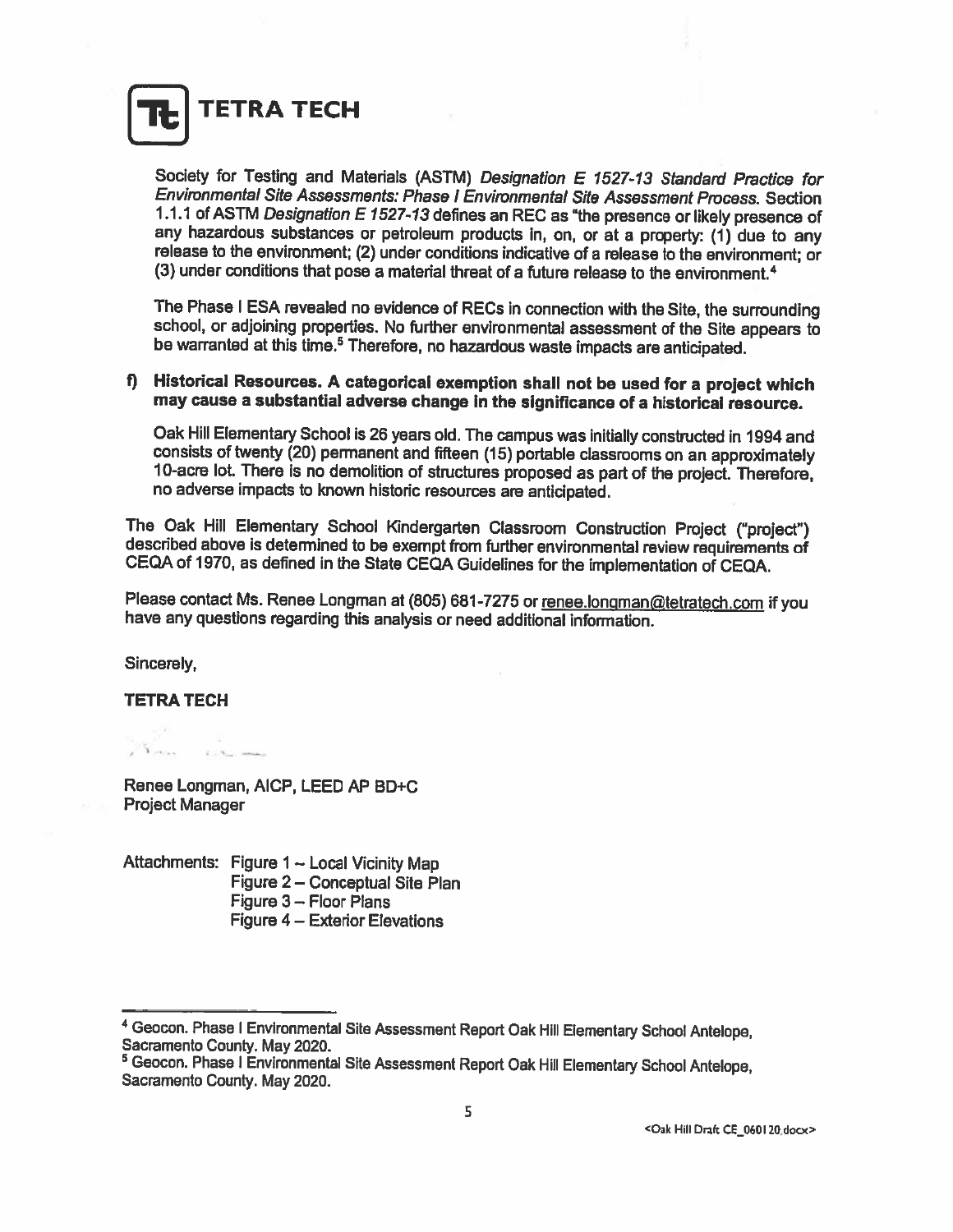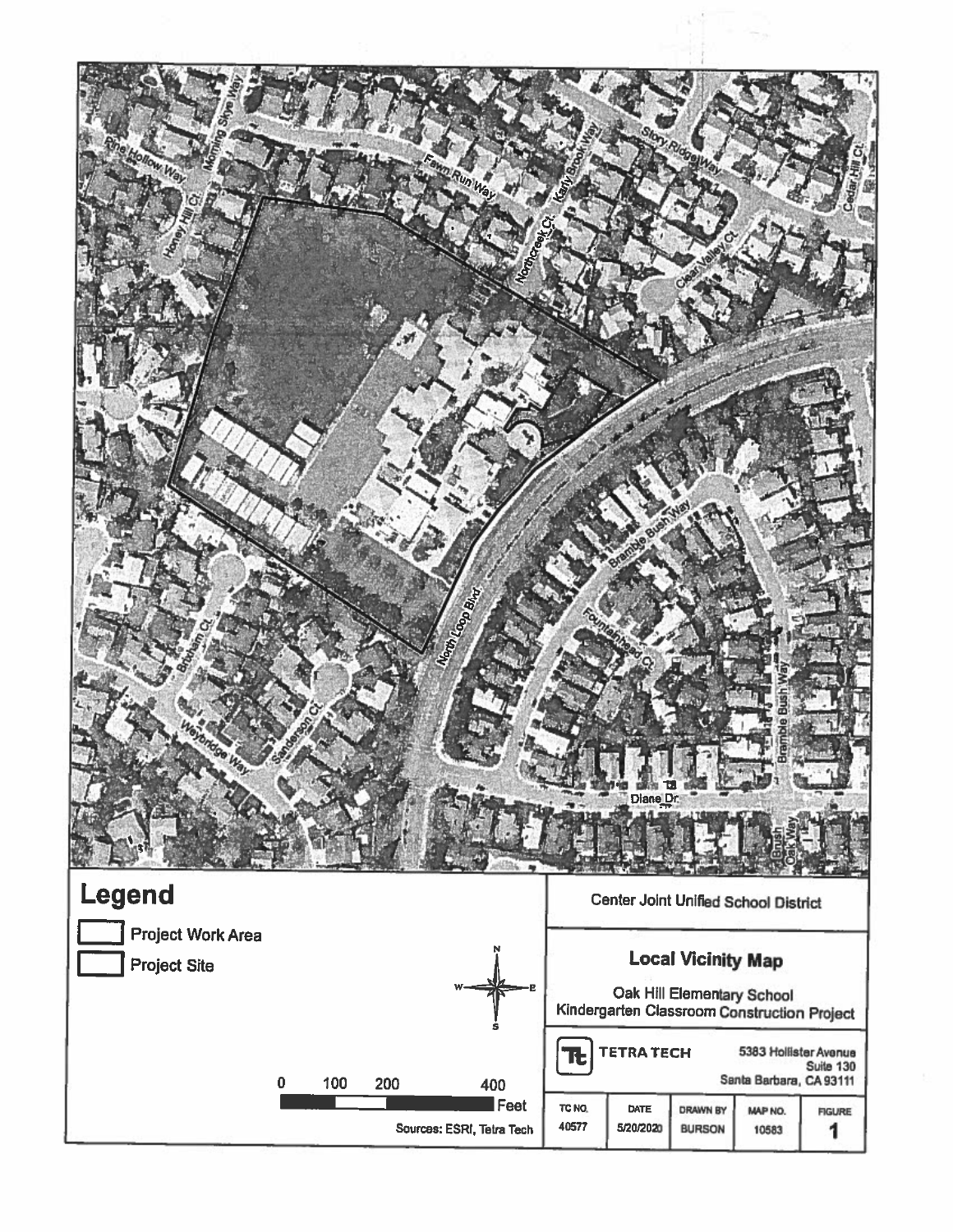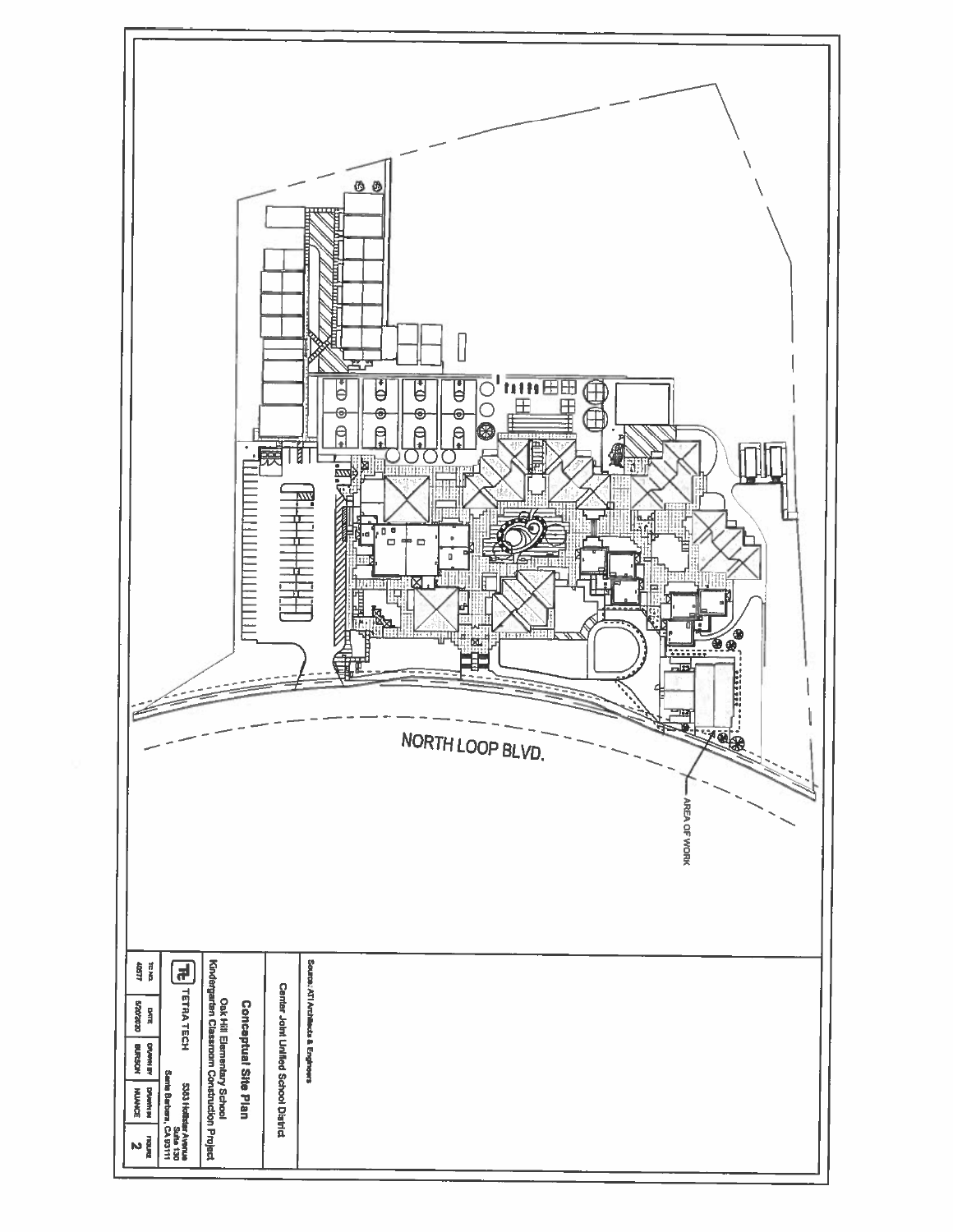